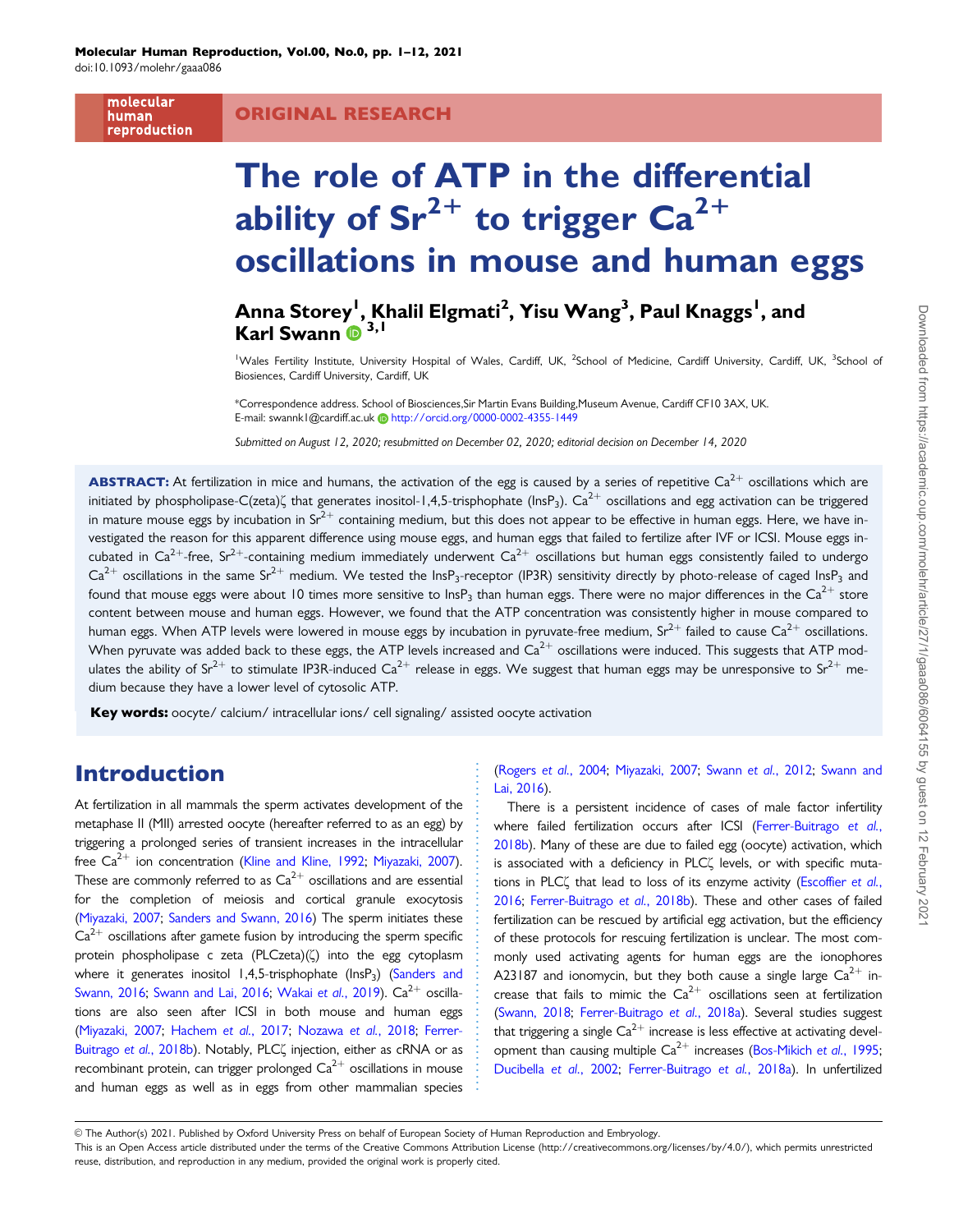. mouse and rat eggs parthenogenetic egg activation is achieved with high success rates and reliability by incubation in  $(Ca^{2+}$  free) Sr<sup>2+</sup> con-taining medium [\(Kline and Kline, 1992;](#page-11-0) [Bos-Mikich](#page-10-0) et al., 1995; [Tomashov-Matar](#page-11-0) et al., 2005). Sr<sup>2+</sup> medium is more effective in rodent eggs because it causes prolonged  $Ca^{2+}$  oscillations that mimic to a considerable extent the oscillations seen at fertilization.  $Sr^{2+}$  medium is as effective as PLC( in activating development of mouse eggs up to the blastocyst stage (Yu et al.[, 2008;](#page-11-0) [Ferrer-Buitrago](#page-10-0) et al., 2018a). However,  $Sr^{2+}$  medium is not used in cow or pig eggs, despite the simplicity of its use and a clear need for an activation stimulus, because it has never been shown to cause  $Ca^{2+}$  oscillations after ICSI in these species [\(Swann, 2018](#page-11-0); [Ferrer-Buitrago](#page-10-0) et al., 2018a). Some studies have suggested that  $Sr^{2+}$  medium may be effective in activating human eggs ([Yanagida](#page-11-0) et al., 2006; Fawzy et al.[, 2018](#page-10-0)). However, exposing failed-to-fertilize eggs to  $Sr^{2+}$  containing medium has not been widely adopted as an activating agent in clinical IVF and it has never been shown that it can cause  $Ca^{2+}$  oscillations in human eggs [\(Rogers](#page-11-0) et al., [2004;](#page-11-0) [Swann, 2018;](#page-11-0) [Ferrer-Buitrago](#page-10-0) et al., 2018a). One study has shown that  $Sr^{2+}$  does not cause  $Ca^{2+}$  oscillations in in vitro matured or freshly ovulated unfertilized human eggs (Lu et al.[, 2018](#page-11-0)), but the effects of  $Sr^{2+}$  on eggs that have failed to fertilize after IVF or ICSI have not been reported.  $Sr^{2+}$  enters eggs via the TRPV3 receptor, which is expressed and functional in both mouse and human eggs, so there is no obvious reason why  $Sr^{2+}$  should not permeate both mouse and human eggs (Lu et al.[, 2018](#page-11-0); [Swann, 2018\)](#page-11-0). The difference between species may be related to a difference in intracellular release.

PLC $\zeta$  and Sr<sup>2+</sup> both stimulate release of Ca<sup>2+</sup> in eggs via the InsP<sub>3</sub> receptor (IP3R) ([Miyazaki, 2007;](#page-11-0) Wakai et al.[, 2019\)](#page-11-0). PLC<sub>4</sub> generates regenerative cycles of  $InsP<sub>3</sub>$  production that lead to IP3R-induced  $Ca^{2+}$  release ([Sanders](#page-11-0) et al., 2018; [Matsu-Ura](#page-11-0) et al., 2019). Sr $^{2+}$  does not appear to generate  $InsP<sub>3</sub>$  because, unlike fertilization and PLC $\zeta$ ,  $Sr^{2+}$ -induced  $Ca^{2+}$  oscillations do not lead to IP3R downregulation (Brind et al.[, 2000;](#page-10-0) [Jellerette](#page-11-0) et al., 2000). Instead, it has been shown that Sr<sup>2+</sup> sensitizes the IP3R to InsP<sub>3</sub>-induced Ca<sup>2+</sup> release in mouse eggs [\(Sanders](#page-11-0) et al., 2018).  $Ca^{2+}$  release and oscillations in mouse eggs have been shown to be mediated via the type I IP3R, ITPR1 ([Miyazaki, 2007](#page-11-0); [Wakai](#page-11-0) et al., 2019). This is the predominant IP3R isoform found in mouse eggs and it is also detected in comparable amounts in mature MII human eggs (Brind et al.[, 2000;](#page-10-0) [Jellerette](#page-11-0) et al., [2000;](#page-11-0) Goud et al.[, 2002;](#page-10-0) Mann et al.[, 2010](#page-11-0)). IP3Rs are found in clusters of the endoplasmic reticulum in both mouse and human eggs ([Mehlmann](#page-11-0) et al., 1995; Mann et al.[, 2010\)](#page-11-0).  $Ca^{2+}$  transients can be elicited in mouse and human eggs by injection of  $\text{InsP}_3$ , or by application of thimerosal, which stimulates IP3Rs ([Homa and Swann, 1994;](#page-11-0) [Kline](#page-11-0) [and Kline, 1994](#page-11-0); [Herbert](#page-11-0) et al., 1995; Mann et al.[, 2010](#page-11-0)). The concentration range of  $InsP_3$  or thimerosal used to stimulate  $Ca^{2+}$  release in mouse and human eggs overlaps. Consequently, whilst a difference in IP3Rs could underlie the species differences in mouse and human egg sensitivity to  $Sr^{2+}$ , it is not clear whether any difference exists. The IP3R can be regulated by a range of factors such as phosphorylation and  $Ca^{2+}$  store content ([Galione](#page-10-0) et al., 1993; Wakai et al.[, 2013](#page-11-0), [2019\)](#page-11-0). IP3Rs also have a specific cytosolic binding site for ATP which can modulate the channel and promote  $Ca^{2+}$  release [\(Foskett](#page-10-0) et al., [2007\)](#page-10-0). It is not clear if any of these factors might modulate the IP3R sensitivity in mammalian eggs.

In this study, we show that human eggs that had failed to fertilize after IVF or ICSI do not display  $Ca^{2+}$  oscillations in response to Sr<sup>2+</sup>

. . . . . . . . . . . . . . . . . . . . . . . . . . . . . . . . . . . . . . . . . . . . . . . . . . . . . . . . . . . . . . . . . . . . . . . . . . . . . . . . . . . . . . . . . . . . . . . . . . . . . . . . . . . . . . . . . . . . . . . . . . . . . . . . . . . . . . . . . . . . . . . . . . . . . . . . . . . . . . . . . . . . . . . . . . . . medium that causes immediate  $Ca^{2+}$  oscillations in mouse eggs. We show that this lack of sensitivity to  $Sr^{2+}$  in human eggs is correlated with an order of magnitude difference in the sensitivity of  $InsP<sub>3</sub>$  induced  $Ca^{2+}$  release. We find that a medium that can reduce the level of ATP in mouse eggs makes them unresponsive to  $Sr^{2+}$  medium, in a way that is fully reversible. Interestingly, there is a distinctive and consistent difference in the usual concentration of ATP between these two species, with mouse eggs having approximately twice the level of human eggs. This suggests that different levels of ATP could explain the differential sensitivity of the IP3R to  $Sr^{2+}$  between mouse and human eggs.

## Materials and methods

#### Egg collection and preparation

Mouse eggs were collected from two different strains of mice. MF1 mice were used in early work and the CD1 strain in later studies because of the lack availability of MF1 mice within the UK. The female MF1 mice (6–10 weeks old) were super-ovulated by serial i.p. injections of pregnant mare's serum gonadotropin and HCG, about 48 h apart. The CD1 female mice (8–12 weeks old) were super-ovulated by serial i.p. injections of PG600, about 48 h apart (all hormones from MSD Animal Health UK Ltd, Milton Keynes, UK). All procedures were carried out under a UK Home Office Project Licence held by KS. Mice were housed in conventional cages with environmental enrichment on a 12 h dark light cycle. For either mouse strain, 15 h after the second hormone injection the mice were culled by cervical dislocation. The oviducts were dissected and then the cumulus-oocyte masses were transferred to M2 medium (Sigma-Aldrich Co Ltd, Gillingham, UK) containing hyaluronidase ([Campbell and Swann, 2006](#page-10-0); Yu et al.[, 2008](#page-11-0)). After the dispersion of cumulus cells by hyaluronidase, the eggs were washed and then maintained in M2 medium at  $37^{\circ}$ C under mineral oil until fluorescence recordings began. Some mouse eggs were 'aged' in vitro by holding in M2 medium overnight and they were then used in experiments the next morning, at 24–26 h after egg collection. In mouse egg experiments the 'n' numbers refer to the numbers of eggs, but every experiment was from at least two, and usually three, independent days with eggs collected from at least two mice per day.

Human eggs that had failed to fertilize were obtained from patients attending the Wales Fertility Institute for IVF treatment. All patients providing such eggs gave written informed consent to the research. The project was approved by the South East Wales Ethics Committee 2 and is licenced by the Human Fertilisation and Embryology Authority (R0161). Patients donating eggs used in this study had a mean age of 33.59 years ( $\pm$ 4.65 SD, n = 51) and mean BMI of 24.27 kg/m<sup>2</sup> ( $\pm$ 3.16 SD). Unfertilized eggs were identified 16–18 h after insemination or sperm injection and transferred from the clinic to the research laboratory in a heated transporter within 3 h, so that experiments were initiated within 24h of egg recovery. Eggs from each patient were processed on a different experimental day that covered a period of up to 3 years. Only eggs that showed no sign of activation (neither 2nd polar bodies nor a pronucleus) from failed IVF or ICSI were used. Eggs that contained any obvious vacuoles in the cytoplasm were not used for research. The eggs were maintained in the research laboratory in the M2 medium at  $37^{\circ}$ C under the same conditions as mouse eggs.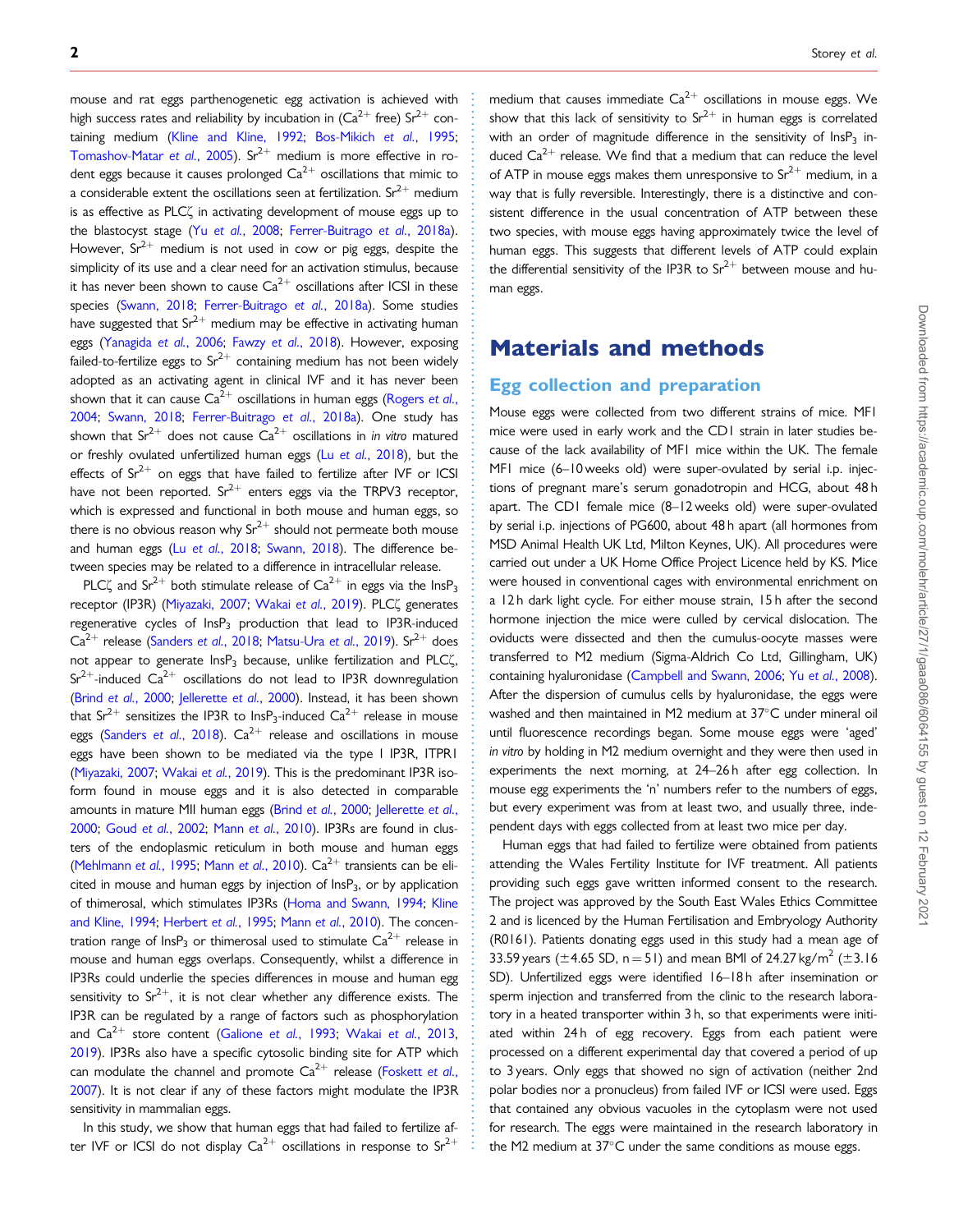#### **Microinjection of eggs**

Mouse or human eggs were microinjected using pressure pulses applied to the back of a micropipette that was inserted into the egg using electrical oscillation, as described in detail elsewhere ([FitzHarris](#page-10-0) et al., [2018\)](#page-10-0). It involves using a sharp tipped micropipette that is back filled with injection medium and inserted into the egg membrane by electrical oscillation on an amplifier connected to the injection solution and bath of medium. A pressure pulse is then applied to the back of the micropipette holder via a tube connected to a pressure pump. Most experiments involved microinjecting Oregon Green BAPTA dextran (Thermo-Fisher, UK) (OGBD: 0.5 mM in the injection pipette in a KCl buffer) ([Swann, 2013](#page-11-0)). In some cases, Cal520 dextran (Stratech Scientific Ltd, Ely, UK) was used as an alternative  $Ca^{2+}$  dye that has a similar  $Ca^{2+}$  affinity and spectral properties to OGBD. In either case the dextran tag ensures that the dye is retained within the cytosolic compartment of the egg. For experiments on the IP3R sensitivity we microinjected eggs with a mixture of 0.5 mM NPE-Caged InsP3 (Thermo-Fisher, UK) plus 0.5 mM OGBD. With both mouse and human eggs, the volume injected was about  $\sim$ <sup>1</sup>/4 diameter ( $\sim$ 2% of the egg volume) in order to make the relative amount of caged  $\text{InsP}_3$  and OGBD similar for the differently sized human and mouse egg.

#### Medium for experimental runs

Mouse or human eggs were tested for responses to  $Sr^{2+}$  in different media.  $Sr^{2+}$  containing HKSOM consisted of 95 mM NaCl, 2.5 mM KCl, 0.35 mM KH<sub>2</sub>PO<sub>4</sub>, 0.2 mM MgSO4, 4 mM NaHCO<sub>3</sub>, 0.01 mM EDTA, 0.2 mM Na pyruvate, 10 mM Na lactate, 1 mM glutamine, 0.2 mM glucose, 0.1 mg/l phenol red and 20 mM HEPES at pH 7.4 to which SrCl<sub>2</sub> was added at the concentrations indicated. In some cases, a Mg<sup>2+</sup> and Ca<sup>2+</sup> free M2 was used that consisted of 10 mM SrCl<sub>2</sub> plus 94.7 mM NaCl, 4.78 mM KCl, 1.19 mM KH<sub>2</sub>PO4, 4 mM NaHCO<sub>3</sub>, 0.33 mM pyruvate, 23.3 mM Na lactate, 5.56 mM glucose, 1 mg/l phenol red and 21 mM Na HEPES at pH 7.4. Other experiments used a HEPES-buffered saline solution (HS) that consisted of 10 mM SrCl<sub>2</sub> plus 137 mM NaCl, 5.5 mM KCl, 1.2 mM MgCl<sub>2</sub>, 5.6 mM glucose, and 7.5 mM Na HEPES at pH 7.4 ([Igusa and Miyazaki, 1983\)](#page-11-0). All media were made up from chemicals and water purchased from Sigma-Aldrich UK Ltd and each was of embryo grade (where available) or else cell culture grade. Serum albumin was omitted so that the eggs adhered to the coverslip of the chamber used for imaging. Reagents, such as thapsigargin or ionomycin (Sigma-Aldrich UK Ltd, Gillingham, UK), were made in stocks of dimethylsulphoxide at 1000 times the working concentrations, and stored at  $-20^{\circ}$ C and diluted to the working concentration on the day of use. In cases where thapsigargin or ionmycin were added to the dish, the zona pellucidas for mouse eggs were removed prior to placement in the recording chamber by brief treatment with acid Tyrode's solution (Sigma-Aldrich UK Ltd, Ely, UK). In such cases,  $100 \mu l$  of a solution that was  $10X$  the final concentration was pipetted into the dish of that already contained  $900 \mu l$  of medium.

#### Live imaging of eggs

Eggs were imaged in a 0.9 ml drop of medium that was covered with mineral oil (Sigma-Aldrich UK, Ltd, Ely, UK) in a heated dish (35–  $37^{\circ}$ C) on the stage of an epifluorescence microscope (either a Nikon

Eclipse TE2000, Nikon TiU or a Zeiss Axiovert 100). Excitation light was at 490 nm from a halogen lamp or LED (MonoLED, Cairn Research Ltd, Faversham, UK), and emission was at 520–550 nm. The fluorescent light from eggs injected with  $Ca^{2+}$ -sensitive dyes was sampled and imaged intermittently (every 10 s) with CCD cameras (Photometrics  $HQ_2$ , or Retiga R3), or else we used continuous very low light imaging with an intensified CCD (ICCD) camera (Photek Ltd, St Leonards on Sea, UK). Micromanager Software [\(https://micro-man](https://micro-manager.org/) [ager.org/](https://micro-manager.org/)) was used to control the shutters and collect data except for the ICCD, which used specific software (Photek Ltd, St Leonards on Sea, UK). The dyes used are single wavelength indicators and so the fluorescence traces for most experiments have been normalized by plotting the fluorescence as a ratio of each point divided by the starting fluorescence value (hence F/F0), as described previously [\(Swann, 2013\)](#page-11-0). The time between placing the eggs in the imaging dish and the start of recording was about  $1-2$  min. When  $Ca^{2+}$  oscillations began soon after recording had started, the F0 was taken from the apparent resting level of fluorescence between or at the end of  $Ca^{2+}$ oscillations.

For InsP<sub>3</sub> uncaging experiments, eggs were microinjected under red light and transferred within  $\sim$  15 min to a heated microscope stage containing HKSOM medium [\(Sanders](#page-11-0) et al., 2018). The eggs were then exposed to pulses of a UV light source that consisted of a metal Halide lamp with a fiber optic guide used to illuminate the dish containing the eggs. The metal Halide light path was filtered by a Schott UG11 filter to select UV light (Thorlabs Ltd, Ely, UK) and this was passed via computer-controlled shutters that enabled UV pulses to be delivered with durations from 100 ms to 10 s. To enable rapid and continuous imaging of  $Ca^{2+}$  in these experiments, the OGBD fluorescent light was measured in single eggs continuously with a photomultiplier tube (ET Enterprises Ltd, Uxbridge, UK) with a current to voltage convertor sampled at 10 Hz by an AD convertor connected to a computer. During application of the UV pulse there was a large flux of light that caused an artifactual signal from the photomultiplier tube and so this part of the recording was removed from the traces.

#### ATP assays

Whole cell calibrated ATP measurements were performed by adding single eggs to individual tubes containing 200 µl luciferase Promega Glo reagent (Promega Ltd, Southampton, UK). The light signals were taken as the steady state values. Light was recorded using a custom made luminometer consisting of a cooled photomultiplier tube in photon counting mode (ET Enterprises Ltd, Uxbridge, UK). Signals from single eggs were typically 1000 times the background count. The signals were calibrated with a series of dilutions of ATP. In other experiments on live eggs the dynamic changes in (relative) cytosolic ATP levels were measured at the same time as cytosolic  $Ca^{2+}$  by injecting firefly luciferase along with OGBD, as described previously ([Campbell and](#page-10-0) [Swann, 2006\)](#page-10-0). Luminescence signals from eggs were monitored with a Photek ICCD camera which was configured to switch between luminescence and fluorescence imaging modes every 10 s, as described previously [\(Campbell and Swann, 2006](#page-10-0)).

#### Statistical analysis

. . . . . . . . . . . . . . . . . . . . . . . . . . . . . . . . . . . . . . . . . . . . . . . . . . . . . . . . . . . . . . . . . . . . . . . . . . . . . . . . . . . . . . . . . . . . . . . . . . . . . . . . . . . . . . . . . . . . . . . . . . . . . . . . . . . . . . . . . . . . . . . . . . . . . . . . . . . . . . . . . . . . . . . . . . .

Data sets were analyzed using ImageJ [\(https://imagej.nih.gov/ij/index.](https://imagej.nih.gov/ij/index.html) [html](https://imagej.nih.gov/ij/index.html)) and SigmaPlot software (Systat Software Inc, Slough, UK). The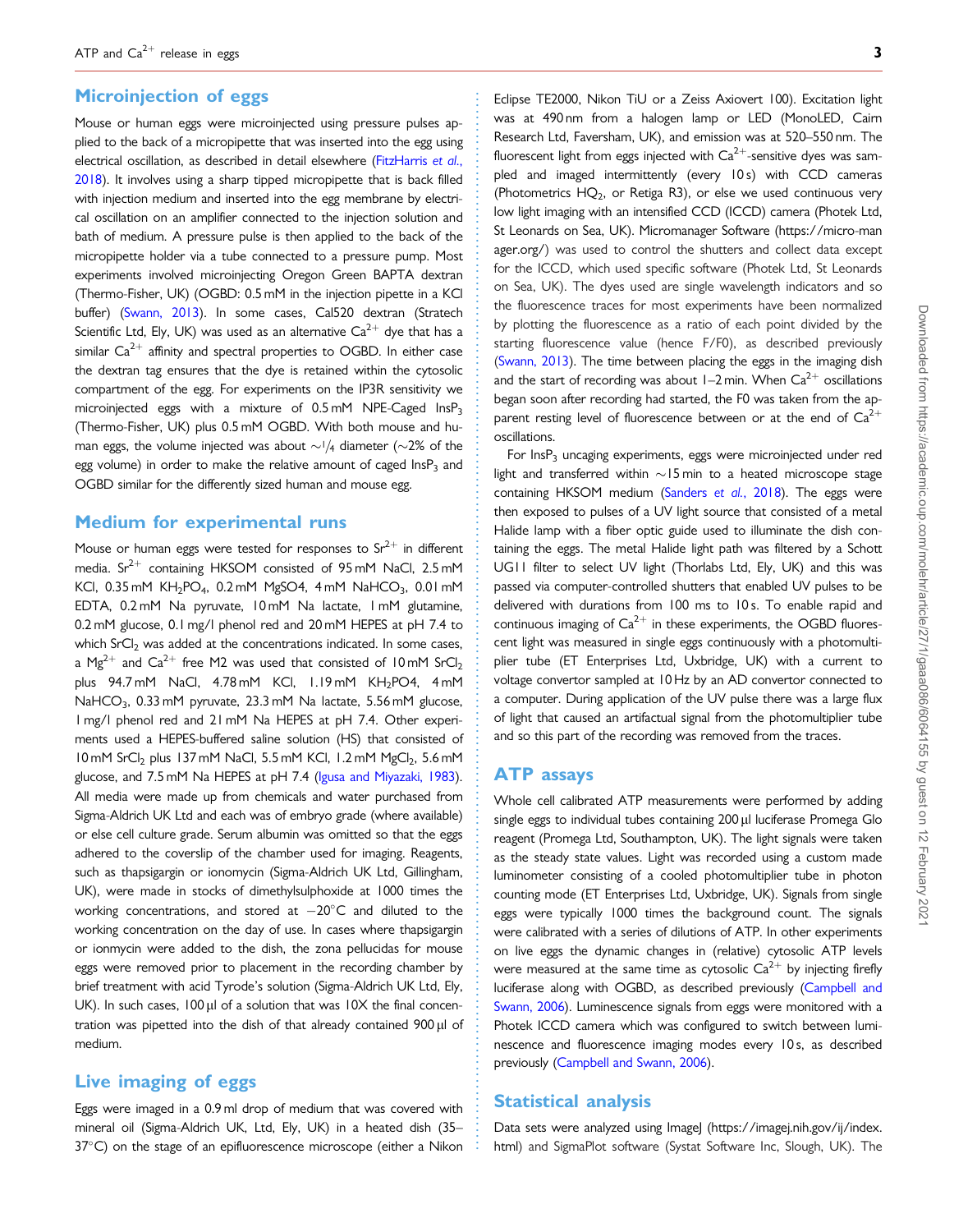. error bars used in all cases are SDs. The 'n' numbers refer to the number of eggs and were compiled from at least two experimental runs for mouse eggs and involved as many experimental runs as patients' donations for human eggs. Statistical tests used and P-value inequalities refer to Student 't' tests when the data passed the Shapiro–Wilk normality test, and the Mann–Whitney rank sum test when data failed the Shapiro–Wilk test. A P-value of less than 0.05 was considered to be significant. The effect size (Cohen's d) for two sets of data was calculated by dividing the differences in the means by the averaged SD.

### **Results**

## $Ca<sup>2+</sup>$  in mouse and human eggs in response  $Sr^{2+}$  medium

In previous studies, 10 mM  $Sr^{2+}$  in Ca<sup>2+</sup> free (HKSOM) medium was shown to cause  $Ca^{2+}$  oscillations and activate MF1 mouse eggs ([Yu](#page-11-0) et al.[, 2008](#page-11-0)). [Figure 1A](#page-4-0) shows that typical  $Ca^{2+}$  oscillations were detected with OGBD in nearly all MF1 mouse eggs. Mouse eggs from CD1 also underwent sustained intracellular  $Ca^{2+}$  oscillations when placed in  $Ca^{2+}$  free medium (HKSOM) containing  $Sr^{2+}$  [\(Fig. 1B\)](#page-4-0). With CD1 mouse eggs, medium containing 10 mM  $Sr^{2+}$  caused  $Ca^{2+}$  oscillations in 4/10 eggs but most eggs underwent a sustained  $Ca^{2+}$  increase, which led to cell lysis within 2 h. Consequently, with CD1 mouse eggs, we used medium containing  $5 \text{ mM } Sr^{2+}$  and all 30 eggs underwent  $Ca^{2+}$  oscillations, and only 4 eggs lysed during the recording period. With either strain of mouse egg, the first  $Ca^{2+}$  transients typically started either as soon recording was initiated, or within  $\sim$ 10 min of the start of recording. The initial Ca<sup>2+</sup> increase was usually long lasting compared to other transients and, in some cases,  $Ca^{2+}$ was at a high level for 1 h before oscillations started. All eggs that oscillated within 2h showed signs of activation in forming second polar bodies. Mouse eggs (CD1) that were aged in vitro ( $\sim$ 24 h) also showed  $Ca^{2+}$  increases in 5 mM Sr<sup>2+</sup> containing medium ([Fig. 1C and D\)](#page-4-0). However, in aged eggs the  $Ca^{2+}$  increase was more variable. A large proportion of eggs (12/28) showed a very prolonged  $Ca^{2+}$  increase before oscillating [\(Fig. 1C](#page-4-0)), whilst others underwent a sustained  $Ca^{2+}$ increase ([Fig. 1D\)](#page-4-0) and in two cases egg lysis occurred during the recording. In a further six eggs (not shown) there were  $Ca^{2+}$  oscillations before a sustained  $Ca^{2+}$  rise. Eggs that underwent a sustained  $Ca^{2+}$ rise showed no signs of activation and those that oscillated displayed a fragmented appearance, which is consistent with previous studies on aged mouse oocytes [\(Gordo](#page-10-0) et al., 2002). These data show that there are some qualitative differences in the response to  $Sr^{2+}$  medium of mouse eggs from different strains and postovulatory ages. However,  $Ca<sup>2+</sup>$  increases and oscillations are rapidly and consistently induced by 5 or 10 mM in HKSOM medium. The only mouse eggs that failed to undergo oscillation with Sr<sup>2+</sup> medium showed a sustained rise in Ca<sup>2+</sup> followed by lysis within the 2 h of recording.

When human eggs that had failed to fertilize were placed in 10 mM  $Sr^{2+}$  HKSOM medium none of 28 eggs (from eight different patients) underwent  $Ca^{2+}$  oscillations for at least 3 h [\(Fig. 1E\)](#page-4-0). When six of these human eggs (from two patients) were kept in  $Sr^{2+}$  medium for over 10 h they also failed to display any  $Ca^{2+}$  oscillations. Most of these eggs were from failed ICSI treatments (24/28). We also tested

. . . . . . . . . . . . . . . . . . . . . . . . . . . . . . . . . . . . . . . . . . . . . . . . . . . . . . . . . . . . . . . . . . . . . . . . . . . . . . . . . . . . . . . . . . . . . . . . . . . . . . . . . . . . . . . . . . . . . . . . . . . . . . . . . . . . . . . . . . . . . . . . . . . . . . . . . . . . . . . . . . . . . . . . . . . . the effect of using a 10 mM  $Sr^{2+}$  medium that is both devoid of added  $Ca^{2+}$  or Mg<sup>2+</sup> ions on eggs ([Fig. 1F](#page-4-0)). This medium caused a sustained  $Ca^{2+}$  increase and cell lysis in CD-1 mouse eggs (data not shown). However, when this medium was used for human eggs, we failed to observe any  $Ca^{2+}$  distinctive oscillations in 10 human eggs in up to 10 h of recording. Out of 10 such eggs, eight showed no oscillations, but many eggs displayed a gradual rise in  $Ca^{2+}$  levels (e.g. [Fig. 1F](#page-4-0)). One egg showed a single  $Ca^{2+}$  spike after  $\sim$  11 h [\(Supplementary Fig.](https://academic.oup.com/molehr/article-lookup/doi/10.1093/molehr/gaaa086#supplementary-data) [S1\)](https://academic.oup.com/molehr/article-lookup/doi/10.1093/molehr/gaaa086#supplementary-data), but this egg failed to show signs of activation, and another showed some irregular  $Ca^{2+}$  oscillations followed by lysis. These data show that  $Sr^{2+}$  medium, that causes a sustained  $Ca^{2+}$  increase in mouse eggs, fails to cause any response in most human eggs within a timeframe that is useful for egg activation. Overall, the data suggest the in vitro aged human eggs are unable to undergo regular  $Ca^{2+}$  oscillations in response to the same  $Sr^{2+}$  medium that causes all mouse eggs to display a  $Ca^{2+}$  increase within minutes of exposure.

## $InsP<sub>3</sub> induced Ca<sup>2+</sup> release in mouse and$ human eggs

The lack of response to  $Sr^{2+}$  medium in human eggs could be related to differences in the sensitivity of the IP3R. We tested the sensitivity of mouse eggs to  $InsP<sub>3</sub>$  induced  $Ca<sup>2+</sup>$  release by using UV light pulses to uncage  $\text{InsP}_3$  in the cytosol ([Sanders](#page-11-0) et al., 2018). [Figure 2A](#page-5-0) shows  $Ca^{2+}$  transients were triggered by pulses of UV light in caged InsP<sub>3</sub> injected CD1 mouse eggs. A pulse duration of around 200 ms consistently induced a small and transient  $Ca^{2+}$  increase, whereas pulse durations of  $I-2s$  induced a maximal  $Ca^{2+}$  increase responses [\(Fig. 2A\)](#page-5-0). In contrast, the same protocol failed to induce a  $Ca^{2+}$  in-crease in human eggs when pulses of up to 2s were applied ([Fig. 2B](#page-5-0)). In human eggs, UV pulses of around 5–10s induced a large  $Ca^{2+}$  increase. [Figure 2](#page-5-0) shows the size of each OGBD fluorescence increase against the duration of the UV pulse. We used the amplitudes of the fluorescence increases to estimate the theoretical duration of UV pulse required to cause a half-maximal response for each egg. [Figure 2C](#page-5-0) shows that the half maximal response for human eggs was about 10 times greater than that for CD1 mouse eggs, with a clear separation of all data points (an effect size of 13, P-value < 0.001). This difference between mouse and human eggs was not likely due to the in vitro ageing of human eggs because when we tested CD1 mouse eggs that had been aged in vitro for 24 h, we found that they also responded to UV pulses of much shorter duration than that of human eggs ([Fig. 2C,](#page-5-0) Pvalue  $<$  0.001). These data show that there is a marked difference in the sensitivity of mouse and human eggs to  $\text{InsP}_3$  induced  $\text{Ca}^{2+}$ release.

# $Ca<sup>2+</sup>$  stores in mouse and human eggs

The differences in the response of mouse and human eggs to both  $Sr^{2+}$  and InsP<sub>3</sub> induced  $Ca^{2+}$  release implies that there is some factor differentially modulating IP3Rs. One possibility is a difference in the amount of  $Ca^{2+}$  stored in the egg endoplasmic reticulum between species. As above we injected eggs with OGBD and measured the  $Ca^{2+}$  release response to the additions of thapsigargin and ionomycin in Ca<sup>2+</sup> free medium containing EGTA. Thapsigargin inhibits Ca<sup>2+</sup> pumps and releases  $Ca^{2+}$  from the endoplasmic reticulum and then ionomycin releases  $Ca^{2+}$  from all stores. [Figure 3A and B](#page-6-0) shows  $Ca^{2+}$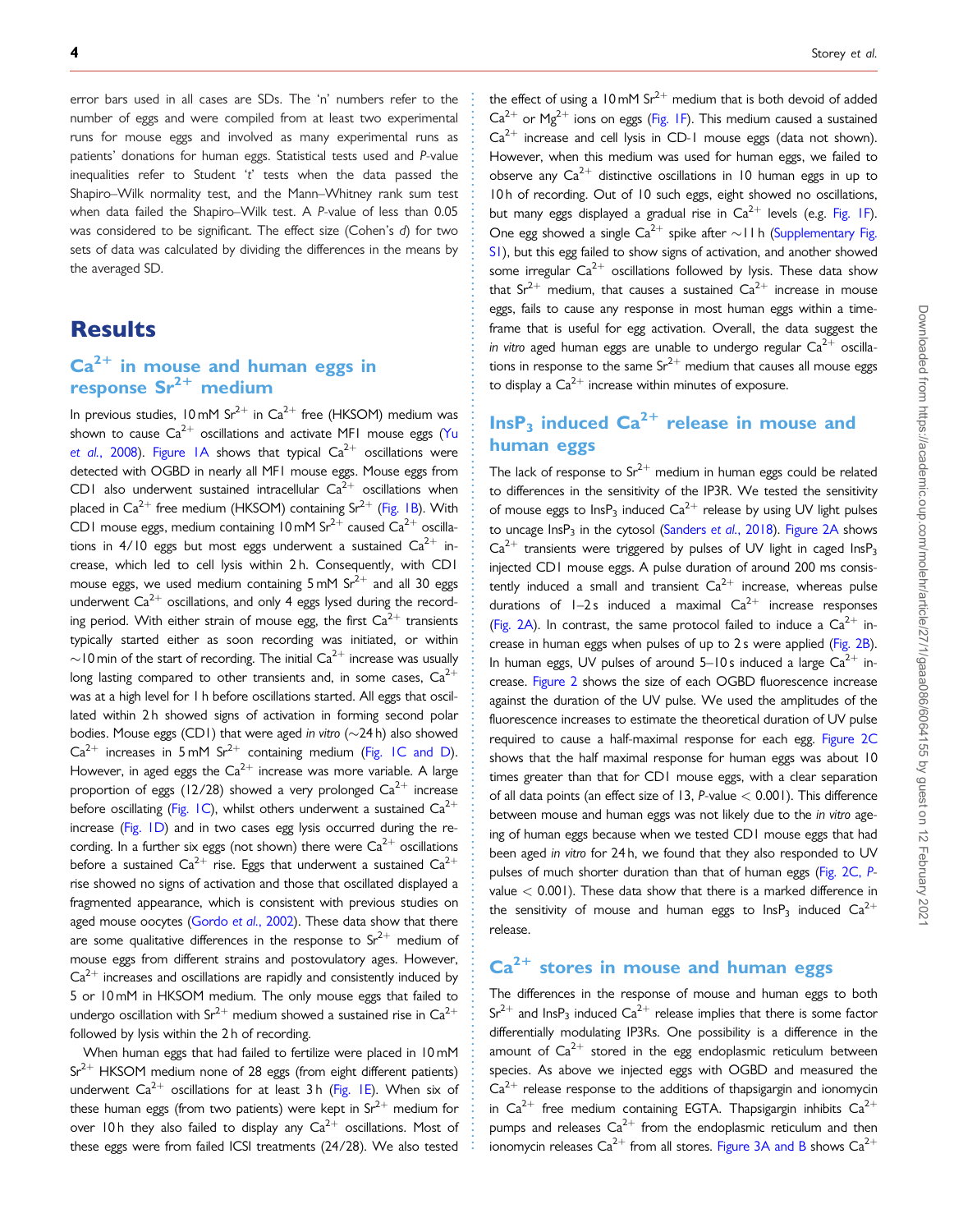<span id="page-4-0"></span>

Figure 1.  $Ca^{2+}$  measured in mouse or human eggs incubated in  $Sr^{2+}$  containing medium. (A) An example of  $Ca^{2+}$  oscillations (measured by Oregon Green BAPTA dextran (OGBD) fluorescence) in a MF1 mouse egg placed in 10 mM Sr<sup>2+</sup> medium, where 7.1  $\pm$  2.5 (mean  $\pm$  SD) Ca<sup>2+</sup> transients were seen in 18/20 eggs in 2 h, with two other eggs showing a sustained  $Ca^{2+}$  increase followed by lysis. (B) An example of  $Ca^{2+}$  oscillations in a CD1 mouse egg in response to 5 mM Sr<sup>2+</sup> medium, where 5.6  $\pm$  3.5 spikes were seen in 30 eggs in 2 h with another six eggs showing a sustained rise in Ca<sup>2+</sup> and lysis. In (C) is shown an example of 12/28 mouse eggs (CD1) that had been aged in vitro ( $\sim$ 24 h) that also underwent Ca<sup>2+</sup> oscillations in 5 mM Sr<sup>2+</sup> containing medium. In (D) is shown another example of one of 10/28 aged mouse eggs that showed a sustained Ca<sup>2+</sup> increase in 5 mM Sr<sup>2+</sup> medium during 2 h of recording. In (E) an OGBD trace is shown for a human egg placed in medium containing 10 mM Sr<sup>2+</sup> (one of 28 eggs). (F) A trace is shown where Cal520 dextran was used to measure Ca<sup>2+</sup> after the egg that was placed 10 mM Sr<sup>2+</sup> with no added Mg<sup>2+</sup> (one of 10 eggs). F/F0: fluorescence presented as a ratio of each point divided by the starting fluorescence value.

. . . . . . . . . . . .

. increases in CD1 mouse and human eggs, respectively, in response to thapsigagin and ionomycin. The responses to thapsigargin were smaller than those seen in response to ionomycin in both CD1 mouse and human eggs [\(Fig. 3C and D\)](#page-6-0). However, with both thapsigargin and ionomycin, there was no significant difference in the amplitude of the  $Ca^{2+}$  increases between CD1 mouse (fresh or aged) and human eggs (all P-values  $> 0.05$ ). These data suggest that human eggs have a more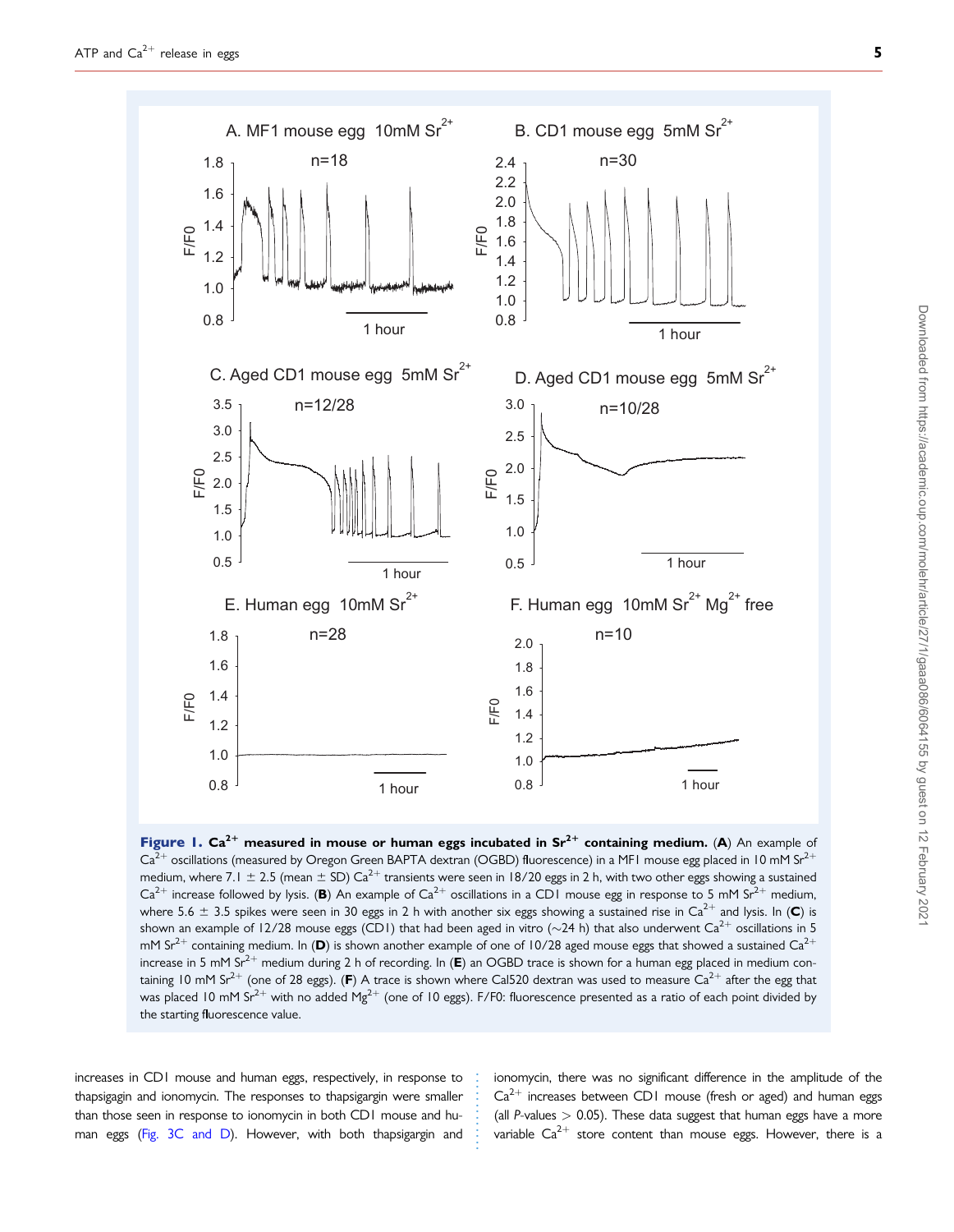<span id="page-5-0"></span>

Downloaded from https://academic.oup.com/molehr/article/27/1/gaaa086/6064155 by guest on 12 February 202 Downloaded from https://academic.oup.com/molehr/article/27/1/gaaa086/6064155 by guest on 12 February 2021

Figure 2. InsP<sub>3</sub> induced Ca<sup>2+</sup> release in CD1 mouse and human eggs using caged InsP<sub>3</sub>. (A) A typical recording where pulses of UV light of 100 ms (0.1 s) to 10 s were applied to a CD1 mouse egg injected with OGBD and caged 1,4,5-trisphophate (InsP<sub>3</sub>). Ca<sup>2+</sup> increases are seen with all pulse durations over 200 ms. (B) A similar experiment except with a human egg. In this case,  $Ca^{2+}$  increases were only seen with UV pulses of greater than 2 s. We plotted the amplitude of each  $Ca^{2+}$  response against UV pulse duration to estimate the pulse duration that would have given a half maximal increase. The mean (horizontal line) and SD for the half maximal response is shown in  $(C)$  for human eggs (n = 14), fresh CD1 mouse eggs (n = 13) and aged CD1 mouse eggs (n = 8). (Note that the SD for fresh mouse eggs is small.) The differences between human eggs (\*)compared to either fresh or aged mouse eggs are significantly different with  $P < 0.001$ . RFU, relative fluorescence units.

. . . . . . . . . . . . . . . . . . . . . . . . . . . . . .

. considerable overlap in the responses between mouse and human eggs, which makes it unlikely that differences in  $Ca^{2+}$  store content can provide an explanation for marked differences in response to  $Sr^{2+}$ , and in IP3R sensitivity.

#### The effects of pyruvate deprivation on  $Sr^{2+}$ induced  $Ca^{2+}$  oscillations

While carrying out experiments on the effects of divalent cations, we found that one type of  $Sr^{2+}$  medium failed to trigger  $Ca^{2+}$  oscillations in mouse eggs. A HEPES-buffered saline medium has previously been used to study the mechanism of  $Ca^{2+}$  influx in hamster eggs ([Igusa](#page-11-0) [and Miyazaki, 1983](#page-11-0)). It consists of similar salts to HKSOM and M2 medium and contains glucose, but no pyruvate or lactate. When MF1 mouse eggs were placed in this HS medium containing 10 mM  $Sr^{2+}$ (with no added  $Ca^{2+}$ ) none of 32 eggs showed any  $Ca^{2+}$  oscillations or signs of activation ([Fig. 4A\)](#page-7-0). This contrasted with  $Ca^{2+}$  oscillations that were seen in all 25 eggs tested on the same experimental days us-ing 10 mM Sr<sup>2+</sup> HKSOM medium ([Fig. 4B\)](#page-7-0). We have previously shown that pyruvate deprivation leads to a decrease in ATP levels, that is fully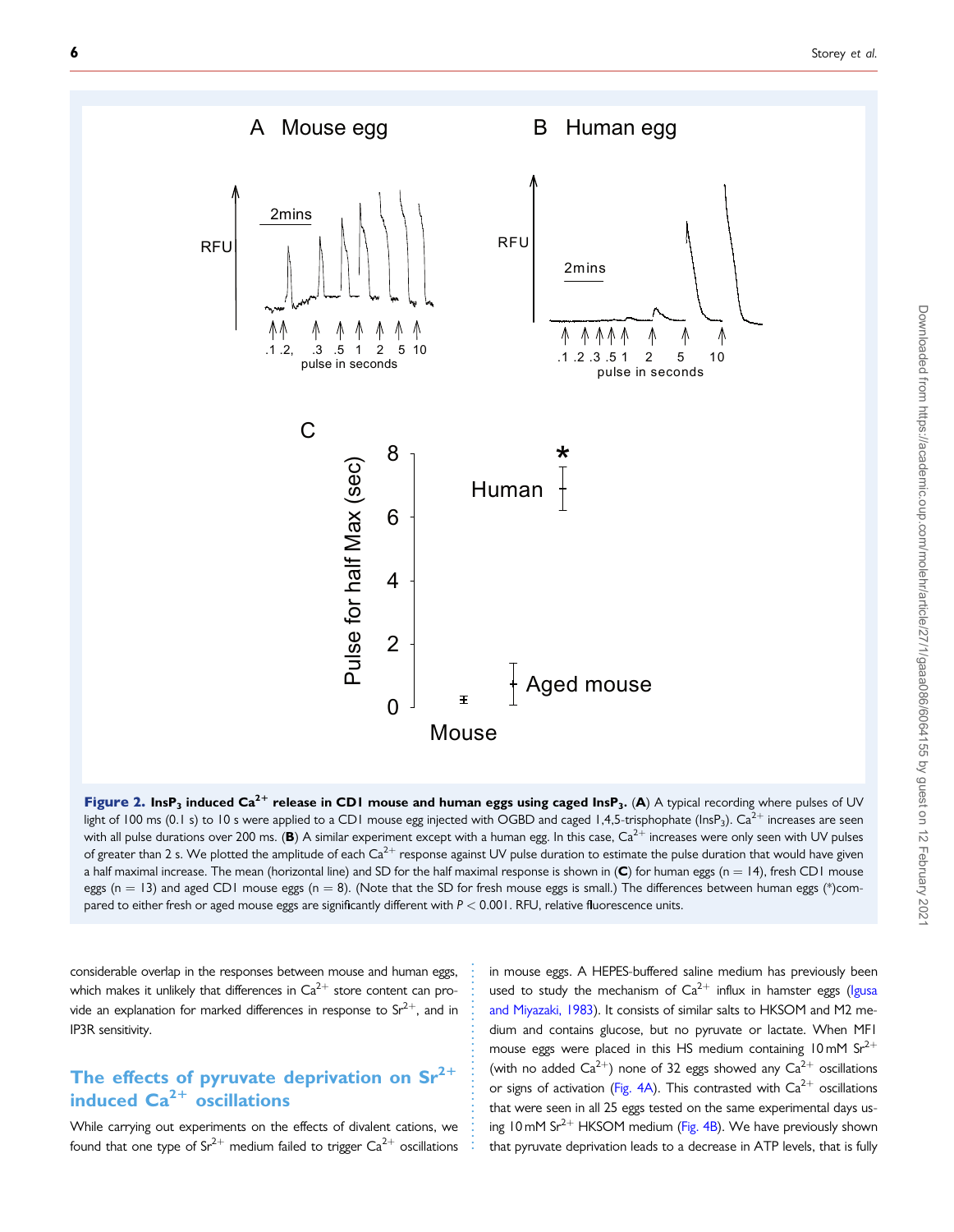<span id="page-6-0"></span>

Figure 3.  $Ca^{2+}$  release from eggs in response to thapsigargin and ionomycin. The data shown are from CD1 mouse and human eggs in  $Ca^{2+}$  free HKSOM medium (with 1 mM EGTA added). (A) An example of one of 10 fresh mouse eggs responding to addition of 10 µM thapsigargin and then to 5 µM ionomycin and (B) is a similar experiment with one of eight human eggs. (C) and (D) The mean and SDs of the amplitudes of Ca<sup>2+</sup> transients in response to thapsigargin and then ionomycin in 10 mouse eggs, eight aged mouse eggs and eight human eggs. The difference in response amplitudes were not statistically significant ( $P > 0.05$ ).

. . . . . . . . . . . . . . . . . . . . . . . . . . . . . . . . . . . . . . . . . . . . . . . . . . . . . . . . . . . . . . .

. reversed by adding pyruvate (but not lactate) back to the medium ([Dumollard](#page-10-0) et al., 2004, [2008\)](#page-10-0). We added 0.2 mM pyruvate to the  $Sr^{2+}$  containing HS, before the start of recordings, and found that nearly all eggs (11/14) underwent  $Ca^{2+}$  oscillations and activated ([Fig. 4C\)](#page-7-0). This suggests that pyruvate alone is sufficient to restore sensitivity to  $Sr^{2+}$ . We then incubated mouse eggs in  $Sr^{2+}$  HS (with no pyruvate) from the start of the recording [\(Fig. 4D and E](#page-7-0)). As in [Fig. 4A](#page-7-0), there no  $Ca^{2+}$  oscillations, but when we added pyruvate back to the medium after 1 or after 2 h of recording, we found that the addition of pyruvate causes most eggs to undergo  $Ca^{2+}$  oscillations. These data show that pyruvate is essential for  $Sr^{2+}$  induced  $Ca^{2+}$ oscillations in MF1 mouse eggs. This suggests that ATP levels could play a role in sensitizing mouse eggs to  $Sr^{2+}$  medium.

We repeated these experiments with medium deficient in pyruvate on CD1 mouse eggs, but also measured the dynamics of ATP changes by monitoring the luminescence of firefly luciferase, which indicates ATP levels [\(Campbell and Swann, 2006;](#page-10-0) [Dumollard](#page-10-0) et al., 2008). In initial studies we found that some CD1 mouse eggs underwent a  $Ca^{2+}$  increase in response to pyruvate-free 5 mM  $Sr^{2+}$  medium and when this happened the  $Ca^{2+}$  level remained elevated ([Dumollard](#page-10-0) et al., 2008). Consequently, we pre-incubated CD1 mouse eggs in HKSOM without

the substrates pyruvate, glucose, glutamine or lactate (but with  $Ca^{2+}$ ) for 30 min before adding them to the same substrate-free HKSOM con-taining 5 mM Sr<sup>2+</sup>. [Figure 5A](#page-8-0) shows an example of recordings of  $Ca^{2+}$ levels in CD1 mouse eggs in substrate-free medium containing 5 mM  $Sr^{2+}$ , with the luciferase trace indicating the relative level of ATP. There were no  $Ca^{2+}$  oscillations in any of the 18 eggs tested and the ATP level continued to decline. However, when pyruvate was added to the medium there was rapid increase in ATP levels and a series of  $Ca^{2+}$  oscillations was observed in all eggs. These data support experiments on MF1 mouse eggs and show that a reduction in ATP leads to a reversible loss of sensitivity to  $Sr^{2+}$  induced  $Ca^{2+}$  oscillations. This implies that the ATP level plays a significant role in determining whether an egg undergoes  $Ca^{2+}$  oscillations in response to  $Sr^{2+}$  medium.

#### Differences in ATP levels between mouse and human eggs

We measured the concentration of ATP in whole individual CD1 mouse eggs and human eggs using a standard luciferase luminescence assay. The concentration of ATP was estimated after taking into account the different sizes of human eggs. [Figure 5B](#page-8-0) shows the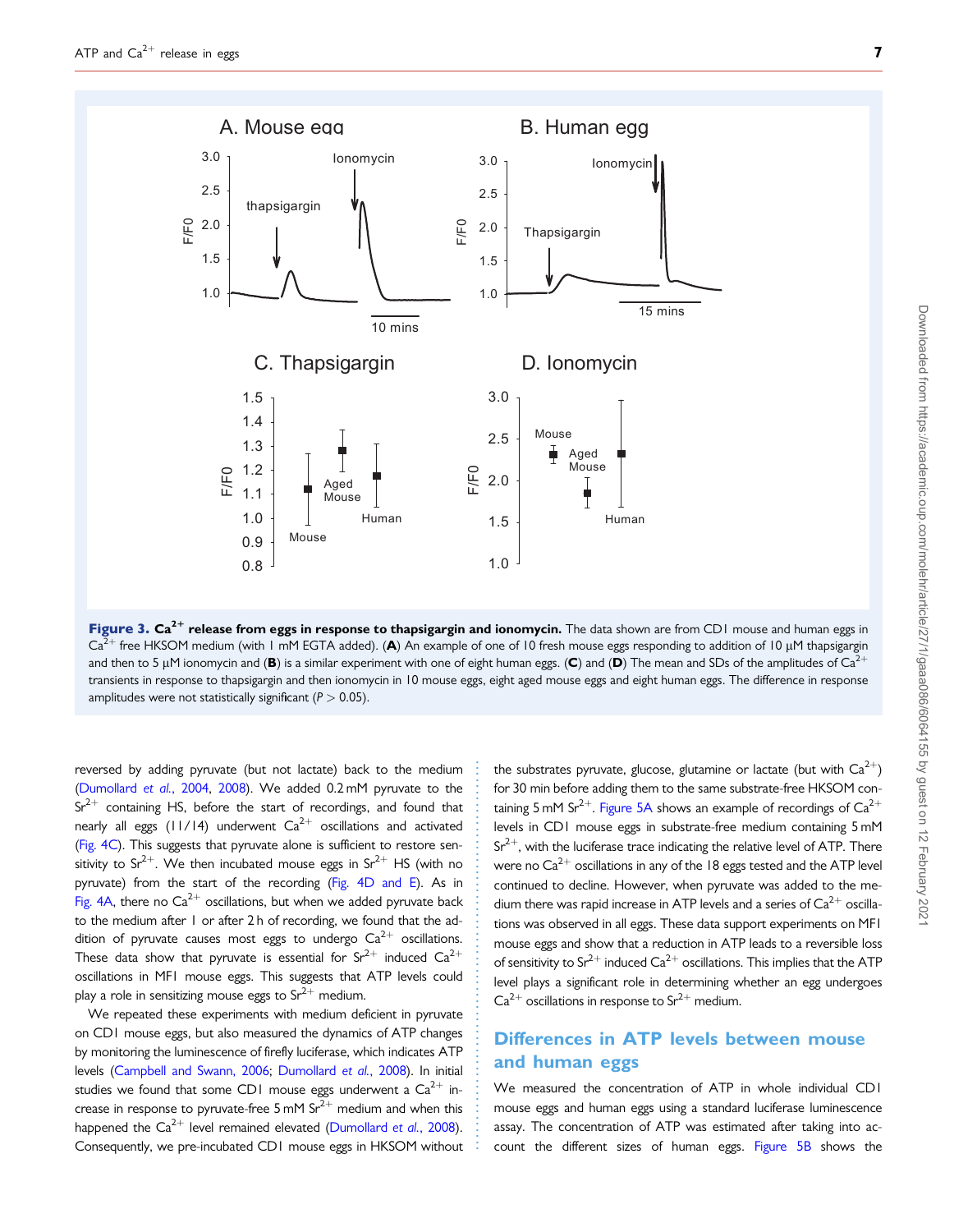<span id="page-7-0"></span>

Figure 4.  $Ca^{2+}$  responses in MFI mouse eggs in 10 mM  $Sr^{2+}$  medium. (A) One of 32 mouse eggs that all failed to respond to 10 mM  $Sr^{2+}$  in HEPES-buffered saline (HS) medium. (B) One of 25/25 eggs (on the same day) that responded to 10 mM Sr<sup>2+</sup> medium in HKSOM and showed 7.04  $\pm$  2.98 Ca<sup>2+</sup> spikes in 2 h. (C) One of 11/14 mouse eggs that showed Ca<sup>2+</sup> oscillations in 10 mM Sr<sup>2+</sup> HS medium containing 0.2 mM pyruvate from the start. In this case, a mean of 5.64  $\pm$  2.77 Ca<sup>2+</sup> spikes were recorded in 90 min and three other eggs showed a Ca<sup>2+</sup> rise that never recovered. (D) An example of a mouse egg in 10 mM Sr<sup>2+</sup> in HS where pyruvate was added to the dish later to a final concentration of 0.2 mM. In (D), the pyruvate was added after  $\sim$  1 h and 14/16 eggs responded by showing Ca<sup>2+</sup> oscillations, with a mean of 5.78  $\pm$  1.63 spikes in 2 h. In (E), pyruvate was added after  $\sim$ 2 h and Ca<sup>2+</sup> oscillations where induced in 20/32 eggs, with a mean of 3.05  $\pm$  1.23 spikes in 1 h, with four eggs failing to respond, three lysing and five generating a sustained rise in  $Ca^{2+}$ .

. . . . . . . . . . . . . . .

distribution of values obtained from different mouse and human eggs. The ATP level in CD1 mouse eggs was  $3.32 \pm 0.47$  mM and in human eggs  $1.43 \pm 0.37$  mM (mean  $\pm$  SD). There was a marked difference in the estimated ATP levels, with virtually no overlap in the total range of data and a separation of the mean values by more than 4 SDs (an

effect size of 4.5, P-value < 0.001). There was no significant decline in ATP during in vitro ageing of mouse eggs, and mouse eggs aged for  $\sim$ 24 h post collection still had a higher ATP than that of human eggs [\(Fig. 5B,](#page-8-0)  $P < 0.001$ ). These data suggest that the ATP content is significantly lower in human eggs compared to mouse eggs.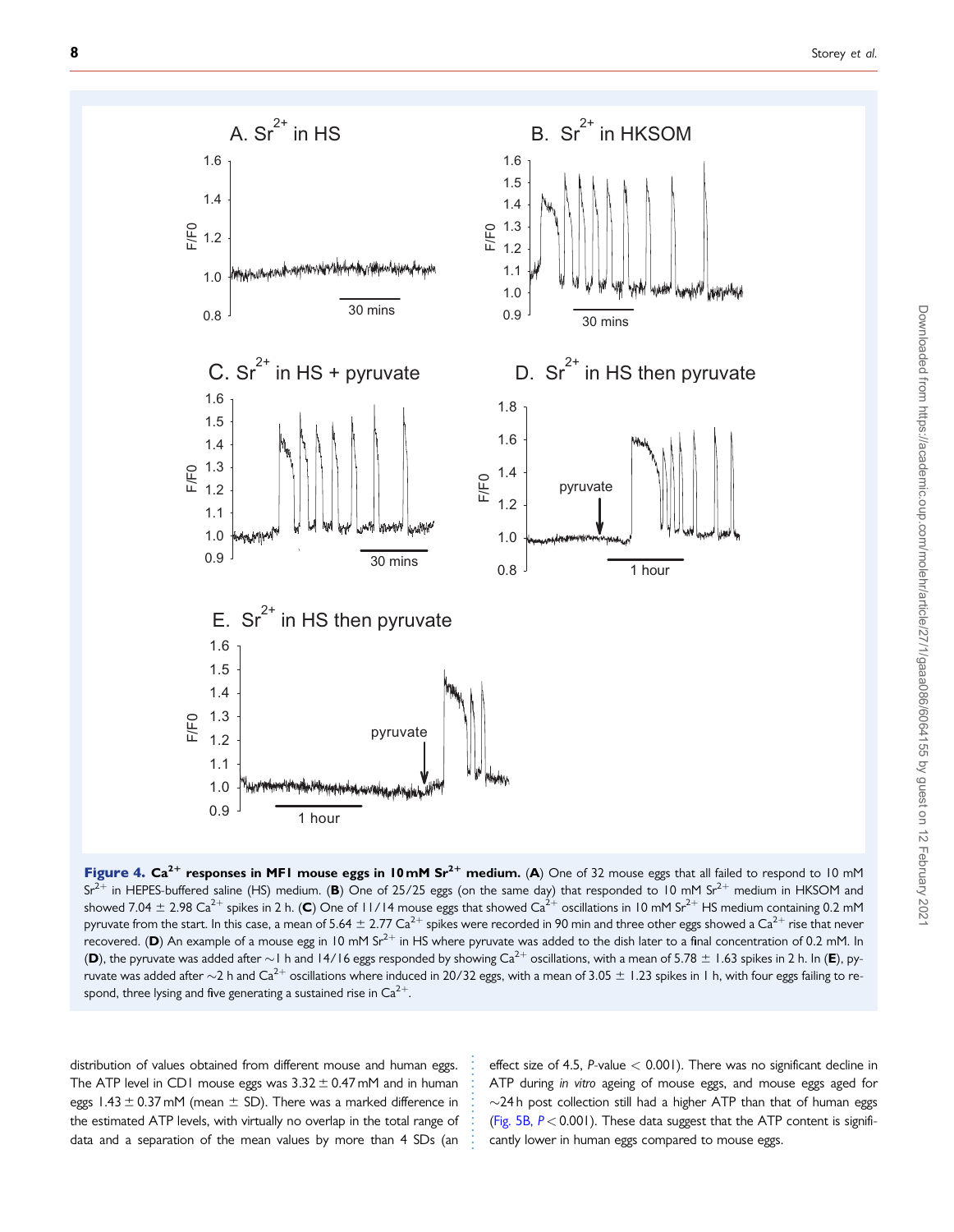<span id="page-8-0"></span>

Figure 5. ATP concentrations in mouse and human eggs. (A) A recording of  $Ca^{2+}$  and ATP (using firefly luciferase) in CD1 mouse eggs in HKSOM medium devoid of metabolites (hence eggs were starved). ATP is represented by the solid line and  $Ca^{2+}$  by the dotted line. In a total of 18 eggs, there were no  $Ca^{2+}$  oscillations in the initial recording period, but after adding back 1 mM pyruvate after 30–40 min all 18 eggs underwent  $Ca^{2+}$  oscillations with a frequency of 4.5  $Ca^{2+}$  $(\pm 1.4)$  spikes in 1 h after adding pyruvate. (B) The ATP levels in mouse versus human eggs and illustrates the difference (mean and SD) between CD1 mouse eggs ( $n = 37$ ), aged CD mouse eggs ( $n = 34$ ) and human eggs ( $n = 38$ ). The difference in ATP between human eggs (\*) and mouse eggs (fresh or aged) is statistically significant ( $P < 0.001$ ).

# **Discussion**

We have found that human eggs that have failed to fertilize after IVF or ICSI (and hence they were aged in vitro) do not display  $Ca^{2+}$  oscillations or activate in response to  $Sr^{2+}$  medium that is otherwise effective at inducing immediate  $Ca^{2+}$  oscillations in mouse eggs. Mammalian eggs that are aged in vitro show a number of biochemical changes that are not seen in freshly ovulated eggs (Szpila et al.[, 2019\)](#page-11-0). However, we found that in vitro aged mouse eggs reliably show  $Ca^{2+}$ increases in response to  $Sr^{2+}$  medium and so a lack of response in human eggs is unlikely to be caused by in vitro ageing itself. Moreover, we have previously found that in vitro aged human eggs from failed ICSI or IVF can undergo sustained  $Ca^{2+}$  oscillations in response to PLC $\zeta$  injection [\(Rogers](#page-11-0) et al., 2004; Swann et al.[, 2012\)](#page-11-0). In addition, our data are consistent with a previous report that found  $Sr^{2+}$  was unable to trigger  $Ca^{2+}$  oscillations in fresh or unfertilized human eggs (Lu et al.[, 2018\)](#page-11-0). In our study, one human egg showed a single  $Ca^{2+}$  spike after more

than 10 h in 10 mM S $r^{2+}$ , showing that human eggs are capable of occasionally generating a  $Ca^{2+}$  spike in Sr<sup>2+</sup> medium. However, even this response to  $Sr^{2+}$  was after  $>10$  h and the human eggs did not activate. It seems unlikely that  $Sr^{2+}$  would have caused  $Ca^{2+}$  oscillations in any of the previous clinical reports where it has been claimed to have been effective in egg activation ([Yanagida](#page-11-0) et al., 2006; [Fawzy](#page-10-0) et al.[, 2018](#page-10-0)), not least because these studies were based upon incubating human eggs in 10 mM  $Sr^{2+}$  medium for 30 min or 1 h, which is within a timeframe that we have never seen any  $Ca^{2+}$  increases. A previous study of  $Ca^{2+}$  in human eggs suggested that the problem with  $Sr^{2+}$  medium is not a lack of  $Sr^{2+}$  influx into the egg because human eggs possess the same TRPV3 channels that mediate  $Sr^{2+}$  influx (Lu et al.[, 2018\)](#page-11-0). Hence the fundamental issue with  $Sr^{2+}$  appears to be that the IP3R induced  $Ca^{2+}$  release in human eggs is substantially less sensitive to stimulation than that in mouse eggs.

It is known that  $Sr^{2+}$  induced  $Ca^{2+}$  oscillations in mouse eggs require IP3Rs. The levels of IP3Rs could be lower in human eggs that have failed to fertilize after ICSI since a sperm will have been introduced into the cytoplasm. Downregulation of IP3Rs can occur after fertilization in mammalian eggs (Brind et al.[, 2000;](#page-10-0) [Jellerette](#page-11-0) et al., [2000](#page-11-0); Lee et al.[, 2010\)](#page-11-0), but this only occurs in response to PLC $\zeta$ -induced  $Ca^{2+}$  oscillations, which seems unlikely in human eggs that have failed to fertilize. In addition, the level of IP3Rs does not appear to be critical because  $Sr^{2+}$  can cause  $Ca^{2+}$  oscillations in fertilized eggs (zygotes) that have downregulated the level of IP3Rs by several fold in response to  $\text{InsP}_3$  production (Zhang et al.[, 2005](#page-11-0)). Sr<sup>2+</sup> induced oscillations are associated with a marked increase in the sensitivity of mouse eggs to  $InsP<sub>3</sub>$  ([Sanders](#page-11-0) et al., 2018), which is consistent with studies of the type  $1$  lns $P_3$  receptor (ITPR1) cerebellar microsomes where  $Sr^{2+}$  directly promotes  $InsP_3$  induced  $Ca^{2+}$  release [\(Hannaert-](#page-10-0)[Merah](#page-10-0) et al., 1995). Hence,  $Sr^{2+}$  stimulates the ITPR1 and we would expect that the difference between mouse and human eggs should be due to differences in its regulation. Previous studies have shown that  $InsP_3$  microinjection causes  $Ca^{2+}$  release in mouse and human eggs at around 100 nM ([Kline and Kline, 1994;](#page-11-0) Mann et al.[, 2010\)](#page-11-0). Our data, using UV pulses to uncage  $InsP_3$ , show a very large difference in the threshold for initiating  $\text{InsP}_3$  induced  $\text{Ca}^{2+}$  release between mouse and human eggs. This difference provides a basis for understanding why  $Sr^{2+}$  is only able to trigger  $Ca^{2+}$  release in mouse eggs. It may also help explain why human PLC( needs to be about 30 times more potent than mouse PLC $\zeta$  in causing  $Ca^{2+}$  oscillations in eggs (Yu [et al.](#page-11-0), [2008](#page-11-0); [Swann and Lai, 2016\)](#page-11-0).

Studies using frogs eggs have shown that increasing the  $Ca^{2+}$  store content can sensitize IP3R induced  $Ca^{2+}$  release [\(Galione](#page-10-0) et al., 1993; [Yamasaki-Mann and Parker, 2011\)](#page-11-0). It is unclear whether  $Ca^{2+}$  store loading affects IP3R sensitivity in mouse eggs [\(Wakai](#page-11-0) et al., 2013). We assayed  $Ca^{2+}$  release in mouse and human eggs under the same conditions in response to ionomycin, and thapsigargin and ionomycin in  $Ca^{2+}$  free medium. The data suggest that the amount of  $Ca^{2+}$  releasable by thapsigargin and ionomycin is similar in mouse and human eggs.

We discovered that a medium that was devoid of pyruvate was unable to support  $Sr^{2+}$  induced  $Ca^{2+}$  oscillations in mouse eggs. Since pyruvate-free medium leads to a reduction in ATP levels [\(Dumollard](#page-10-0) et al.[, 2004,](#page-10-0) [2008\)](#page-10-0) and ATP is an allosteric modulator of IP3Rs [\(Foskett](#page-10-0) et al., 2007), we investigated whether ATP could begin to explain the difference in IP3R sensitivity. We found a clear difference in

. . . . . . . . . . . . . . . . . . . . . . . . . . . . . . . . . . . . . . . . . . . . . . . . . . . . . . . . . . . . . . . . . . . . . . . . . . . . . . . . . . . . . . . . . . . . . . . . . . . . . . . . . . . . . . . . . . . . . . . . . . . . . . . . . . . . . . . . . . . . . . . . . . . . . . . . . . . . . . . . . . . . . . . . . . . . .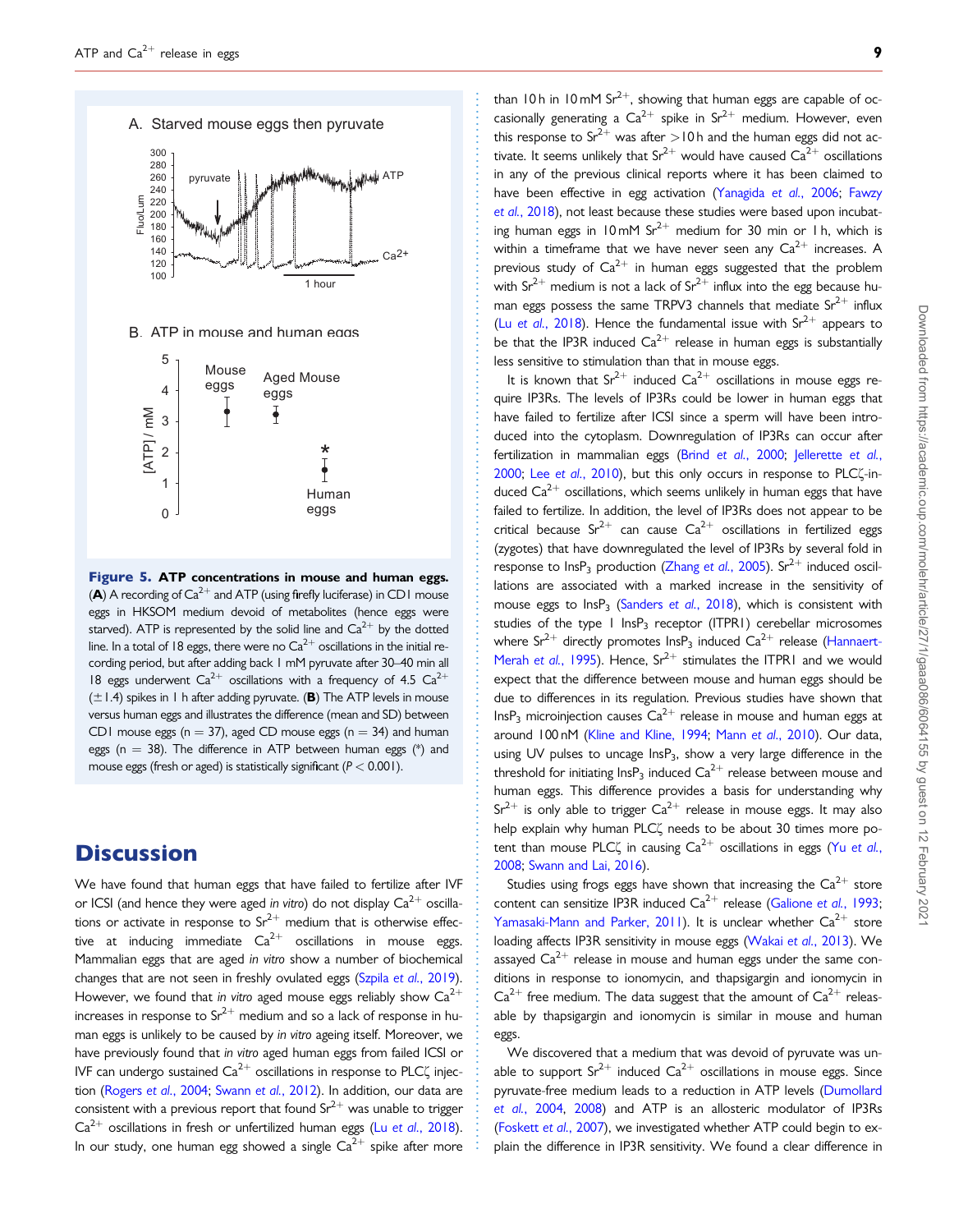. ATP levels between mouse and human eggs with an approximate 2 fold higher level in mouse compared to humans. There was little overlap in the total range of values; hence a large effect size. There are many reports of the ATP content in mammalian eggs, but since different laboratories have used different protocols and assay kits to measure ATP, it is difficult to make comparison of absolute concentrations across the literature. Most reports cite ATP in pmol/ egg rather than as a concentration so any differences may not have been noticed. However, if we take diameters of  $72 \,\mu m$  for mouse and 120  $\mu$ m for human eggs (Griffin et al.[, 2006\)](#page-10-0), then previous data from the same laboratory suggest values of 3.5 mM for mouse eggs and 1.9 mM for human eggs ([Van Blerkom](#page-11-0) et al., 1995, [2003](#page-11-0)). If we recalculate data from another study using these diameters then it suggests ATP concentrations of 4.5 mM and 2.2 mM for the mouse versus hu-man egg, respectively (Chi et al.[, 1988\)](#page-10-0). Hence, our data are consistent with previous studies. It is not obvious why the level of ATP is lower in human eggs compared to mouse eggs. A 2-fold lower cytosolic ATP concentration will have little effect on the free energy of hydrolysis since this depends upon the logarithm of the ratio of ATP to ADP and phosphate concentrations. Moreover, the effect of ATP upon the IP3R is allosteric and does not involve ATP hydrolysis ([Foskett](#page-10-0) et al., 2007). Hence,  $Ca^{2+}$  release can potentially be modulated without affecting the ability to pump  $Ca^{2+}$  into stores.

It was notable that we found that in vitro aged mouse eggs still responded to  $Sr^{2+}$  by showing oscillations shortly after placement in  $Sr^{2+}$  containing medium. The levels of ATP were not significantly altered in aged mouse oocytes, which supports our hypothesis that high ATP levels confer sensitivity to  $Sr^{2+}$ . However, we did find that a significant proportion of aged mouse eggs failed to recover from the initial  $Sr^{2+}$  induced  $Ca^{2+}$  transients and they usually lysed before the end of the experiment. This is consistent with previous reports that mitochondrial ATP production fails to increase in response to  $Ca<sup>2+</sup>$  oscillations in aged mouse eggs (Szpila et al.[, 2019](#page-11-0)). Even aged mouse eggs that underwent  $Sr^{2+}$  induced  $Ca^{2+}$  oscillations failed to activate and instead showed a fragmented appearance. This is again consistent with previous reports showing that apoptosis is triggered in in vitro aged mouse eggs in response to sperm factor injection [\(Gordo](#page-10-0) et al., 2002). The in vitro aged human eggs we used may have a range of defects, such as increased reactive oxygen species and DNA damage, and that could also make them susceptible to lysis or apoptosis. However, loss of  $Ca^{2+}$  homeostasis and apoptosis may be less of an issue with human eggs than mouse eggs that are aged in vitro because, as noted above, 'failed to fertilize' human eggs can undergo prolonged  $Ca^{2+}$  oscillations in response to PLC<sub>4</sub> and this can trigger development up to the blastocyst stage ([Rogers](#page-11-0) et al., 2004). It is noteworthy that the mouse eggs we use are from mice that were relatively young compared with the age of women (34 years) whose eggs we used for our research. It is possible that female age affects the responsiveness of eggs to  $Sr^{2+}$  because eggs from older mice have a reduced ATP level compared to those from younger mice [\(Simsek-Duran](#page-11-0) et al., 2013). Interestingly, such maternally aged eggs also undergo fewer  $Ca^{2+}$  oscillations in response to Sr<sup>2+</sup> medium compared to eggs from younger mice ([Haverfield](#page-10-0) et al., 2016). The difference in  $Sr^{2+}$  sensitivity of mouse eggs with maternal age is not due to differences in sensitivity to PLC $\zeta$  or Ca<sup>2+</sup> influx and our data now suggest that it could be due to a decline in ATP levels.

It would have been useful to investigate the effect of ATP on IP3Rs in eggs by increasing cytosolic ATP levels in human eggs. However, it is not clear how this can be achieved because supplying more sub-strate, such as pyruvate, is not effective at increasing ATP ([Dumollard](#page-10-0) et al.[, 2009\)](#page-10-0). This is not surprising because mitochondrial ATP production is controlled by feedback mechanisms on many different enzymes [\(Brown, 1992\)](#page-10-0). In contrast to increasing ATP in human eggs, it is possible to reduce ATP levels in mouse eggs by incubation in pyruvate-free medium [\(Dumollard](#page-10-0) et al., 2004). However, if such eggs with low ATP (presumably along with higher ADP and phosphate) undergo a transient  $Ca^{2+}$  increase they generally fail to recover to normal resting lev-els [\(Dumollard](#page-10-0) et al., 2008). Hence, we could not test IP3R sensitivity directly using pyruvate-deficient mouse eggs. However, with  $Sr^{2+}$  medium we could probe the ability of the IP3R to generate  $Ca^{2+}$  release without necessarily causing any  $Ca^{2+}$  transient. When mouse eggs were 'starved' of pyruvate, in either of two types of medium, they consistently failed to show  $Ca^{2+}$  oscillations for 1 or 2h in response to medium containing  $5 \text{ mM or } 10 \text{ mM } \text{Sr}^{2+}$ . This is unprecedented in our experience since all mouse eggs will normally undergo  $Ca^{2+}$  oscillations within minutes of placing in  $Sr^{2+}$  containing medium. Hence, the starved mouse egg's lack of response mimics the human egg. The lack of response of mouse eggs in such medium was clearly reversed by the addition of pyruvate and this was associated with a rise in ATP levels, as reported previously ([Dumollard](#page-10-0) et al., 2004, [2008\)](#page-10-0). This suggests that ATP plays a causal role in IP3R sensitivity. The higher level of ATP provides a simple explanation for the return of  $Ca^{2+}$  oscillations since ATP (probably as ATP<sup>4-</sup>) is known to promote  $Ca^{2+}$  release via the ITPR1, which is the predominant IP3R subtype found in mammalian eggs ([Foskett](#page-10-0) et al., 2007). It is possible that  $ATP^{4-}$  produced by mitochondria has a localized action on the ITPR1 because the membranes of mitochondria and the endoplasmic reticulum in cells can be located c. 20–40 nm apart ([Giacomello and Pellegrini, 2016](#page-10-0)).

Parthenogenetic activation of mouse eggs routinely involves using  $Sr^{2+}$ medium, which is more effective than  $Ca^{2+}$  ionophores [\(Bos-Mikich](#page-10-0) et al.[, 1995](#page-10-0); [Ferrer-Buitrago](#page-10-0) et al., 2018a). We previously used a mouse model of failed ICSI to show that  $Sr^{2+}$  medium was as effective as recombinant PLC<sup>'</sup> in activating development to the blastocyst stage (Sanusi et al.[, 2015\)](#page-11-0).  $Sr^{2+}$  medium is the most effective means of activating mouse eggs and it causes the highest rates of artificially induced pre-implantation development ([Ferrer-Buitrago](#page-10-0) et al., 2018a). Sr $^{2+}$  induced mouse egg activation is simple, cost effective and easily modulated by changing concentrations and incubation times. Our work suggests that  $Sr^{2+}$  medium, as currently used in mouse eggs, will fail to activate human eggs because they have a lower ATP level. However, methods for promoting mitochondrial ATP production may enable human eggs to undergo  $Ca^{2+}$  oscillations and activate in response to  $Sr^{2+}$  medium.

### Supplementary data

[Supplementary data](https://academic.oup.com/molehr/article-lookup/doi/10.1093/molehr/gaaa086#supplementary-data) are available at Molecular Human Reproduction online.

# Data availability

. . . . . . . . . . . . . . . . . . . . . . . . . . . . . . . . . . . . . . . . . . . . . . . . . . . . . . . . . . . . . . . . . . . . . . . . . . . . . . . . . . . . . . . . . . . . . . . . . . . . . . . . . . . . . . . . . . . . . . . . . . . . . . . . . . . . . . . . . . . . . . . . . . . . . . . . . . . . . . . . . . . . . . . . . . . .

The datasets underlying this article will be shared on reasonable request to the corresponding author.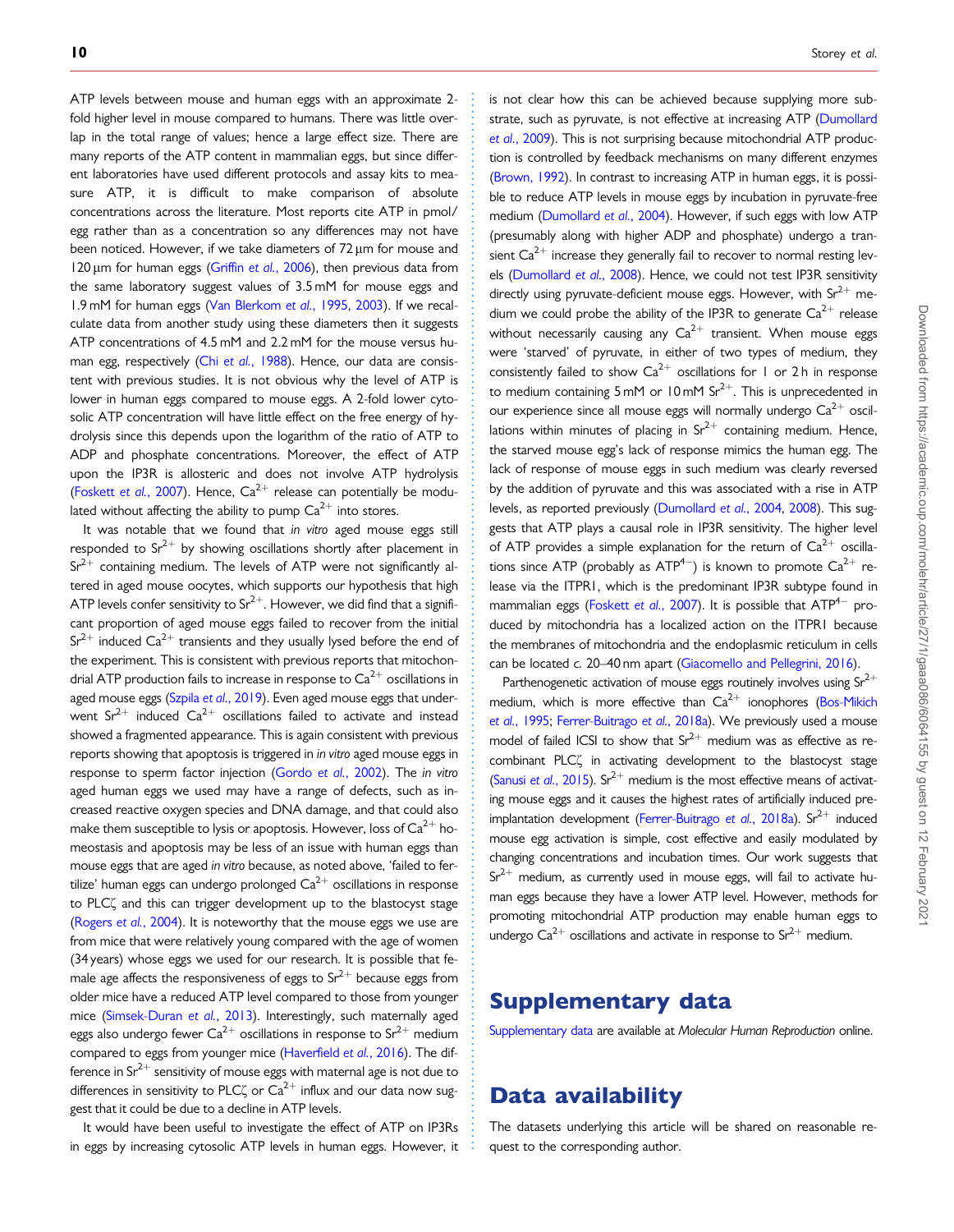## <span id="page-10-0"></span>Acknowledgements

We thank Josie Bradley for assistance in some of the initial ATP measurements. We are also grateful to the embryology team in the Wales Fertility Unit who helped to recruit patients into the study. They include Eleri Middleton, Kathleen Rennison, Sarah Evans, Felicity Heath and Christina Lappa.

## Authors' roles

A.S., K.E., Y.W. and K.S. carried out experiments and analyzed data. K.S. and P.K. conceived the experiments and directed the project and K.S. wrote the manuscript which was reviewed by all other authors.

## Funding

This work was supported in part by funds from a BBSRC Grant BB/ P007511/1, and by a studentship awarded to K.E. by the Libyan Embassy.

# Conflict of interest

The authors declare they have no conflicts of interest.

## **References**

- Bos-Mikich A, Swann K, Whittingham DG. Calcium oscillations and protein synthesis inhibition synergistically activate mouse oocytes. Mol Reprod Dev 1995;41:84–90.
- Brind S, Swann K, Carroll J. Inositol 1,4,5-trisphosphate receptors are downregulated in mouse oocytes in response to sperm or adenophostin A but not to increases in intracellular  $Ca(2+)$  or egg activation. Dev Biol 2000;223:251–265.
- Brown GC. Control of respiration and ATP synthesis in mammalian mitochondria and cells. Biochem J 1992;284:1-13.
- Campbell K, Swann K. Ca $2+$  oscillations stimulate an ATP increase during fertilization of mouse eggs. Dev Biol 2006;298:225–233.
- Chi MM, Manchester JK, Yang VC, Curato AD, Strickler RC, Lowry OH. Contrast in levels of metabolic enzymes in human and mouse ova. Biol Reprod 1988;39:295–307.
- Ducibella T, Huneau D, Angelichio E, Xu Z, Schultz RM, Kopf GS, Fissore R, Madoux S, Ozil J-P. Egg-to-embryo transition is driven by differential responses to  $Ca(2+)$  oscillation number. Dev Biol 2002;250:280–291.
- Dumollard R, Campbell K, Halet G, Carroll J, Swann K. Regulation of cytosolic and mitochondrial ATP levels in mouse eggs and zygotes. Dev Biol 2008;3 16:431-440.
- Dumollard R, Carroll J, Duchen MR, Campbell K, Swann K. Mitochondrial function and redox state in mammalian embryos. Semin Cell Dev Biol 2009;20:346–353.
- Dumollard R, Marangos P, Fitzharris G, Swann K, Duchen M, Carroll  $I.$  Sperm-triggered  $[Ca2+]$  oscillations and  $Ca2+$  homeostasis in the mouse egg have an absolute requirement for mitochondrial ATP production. Development 2004;131:3057–3067.

. . . . . . . . . . . . . . . . . . . . . . . . . . . . . . . . . . . . . . . . . . . . . . . . . . . . . . . . . . . . . . . . . . . . . . . . . . . . . . . . . . . . . . . . . . . . . . . . . . . . . . . . . . . . . . . . . . . . . . . . . . . . . . . . . . . . . . . . . . . . . . . . . . . . . . . . . . . . . . . . . . . . . . . . . . . . . .

- Escoffier J, Lee HC, Yassine S, Zouari R, Martinez G, Karaouzène T, Coutton C, Kherraf Z-e, Halouani L, Triki C et al. Homozygous mutation of PLCZ1 leads to defective human oocyte activation and infertility that is not rescued by the WW-binding protein PAWP. Hum Mol Genet 2016;25:878–891.
- Fawzy M, Emad M, Mahran A, Sabry M, Fetih AN, Abdelghafar H, Rasheed S. Artificial oocyte activation with SrCl2 or calcimycin after ICSI improves clinical and embryological outcomes compared with ICSI alone: results of a randomized clinical trial. Hum Reprod 2018;33:1636–1644.
- Ferrer-Buitrago M, Bonte D, De Sutter P, Leybaert L, Heindryckx B. Single Ca(2+) transients vs oscillatory Ca(2+) signaling for assisted oocyte activation: limitations and benefits. Reproduction 2018a; 155:R105–R119.
- Ferrer-Buitrago M, Dhaenens L, Lu Y, Bonte D, Vanden Meerschaut F, De Sutter P, Leybaert L, Heindryckx B. Human oocyte calcium analysis predicts the response to assisted oocyte activation in patients experiencing fertilization failure after ICSI. Hum Reprod 2018b;33:416–425.
- FitzHarris G, Carroll J, Swann K. Electrical-assisted microinjection for analysis of fertilization and cell division in mammalian oocytes and early embryos. Methods Cell Biol 2018; 144:431-440.
- Foskett JK, White C, Cheung KH, Mak DO. Inositol trisphosphate receptor Ca2+ release channels. Physiol Rev 2007; $87:593-658$ .
- Galione A, McDougall A, Busa WB, Willmott N, Gillot I, Whitaker M. Redundant mechanisms of calcium-induced calcium release underlying calcium waves during fertilization of sea urchin eggs. Science 1993;261:348-352.
- Giacomello M, Pellegrini L. The coming of age of the mitochondria-ER contact: a matter of thickness. Cell Death Differ 2016;23:1417–1427.
- Gordo AC, Rodrigues P, Kurokawa M, Jellerette T, Exley GE, Warner C, Fissore R. Intracellular calcium oscillations signal apoptosis rather than activation in in vitro aged mouse eggs. Biol Reprod 2002;66:1828–1837.
- Goud PT, Goud AP, Leybaert L, Van Oostveldt P, Mikoshiba K, Diamond MP, Dhont M. Inositol 1,4,5-trisphosphate receptor function in human oocytes: calcium responses and oocyte activationrelated phenomena induced by photolytic release of InsP(3) are blocked by a specific antibody to the type I receptor. Mol Hum Reprod 2002;8:912–918.
- Griffin J, Emery BR, Huang I, Peterson CM, Carrell DT. Comparative analysis of follicle morphology and oocyte diameter in four mammalian species (mouse, hamster, pig, and human). J Exp Clin Assist Reprod 2006;3:2.
- Hachem A, Godwin J, Ruas M, Lee HC, Ferrer Buitrago M, Ardestani G, Bassett A, Fox S, Navarrete F, de Sutter P et al. PLC $\zeta$  is the physiological trigger of the  $Ca(2+)$  oscillations that induce embryogenesis in mammals but conception can occur in its absence. Development 2017;144:2914–2924.
- Hannaert-Merah Z, Combettes L, Coquil JF, Swillens S, Mauger JP, Claret M, Champeil P. Characterization of the co-agonist effects of strontium and calcium on myo-inositol trisphosphate-dependent ion fluxes in cerebellar microsomes. Cell Calcium 1995;18:390-399.
- Haverfield J, Nakagawa S, Love D, Tsichlaki E, Nomikos M, Lai FA, Swann K, FitzHarris G.  $Ca(2+)$  dynamics in oocytes from naturally-aged mice. Sci Rep 2016;6:19357.